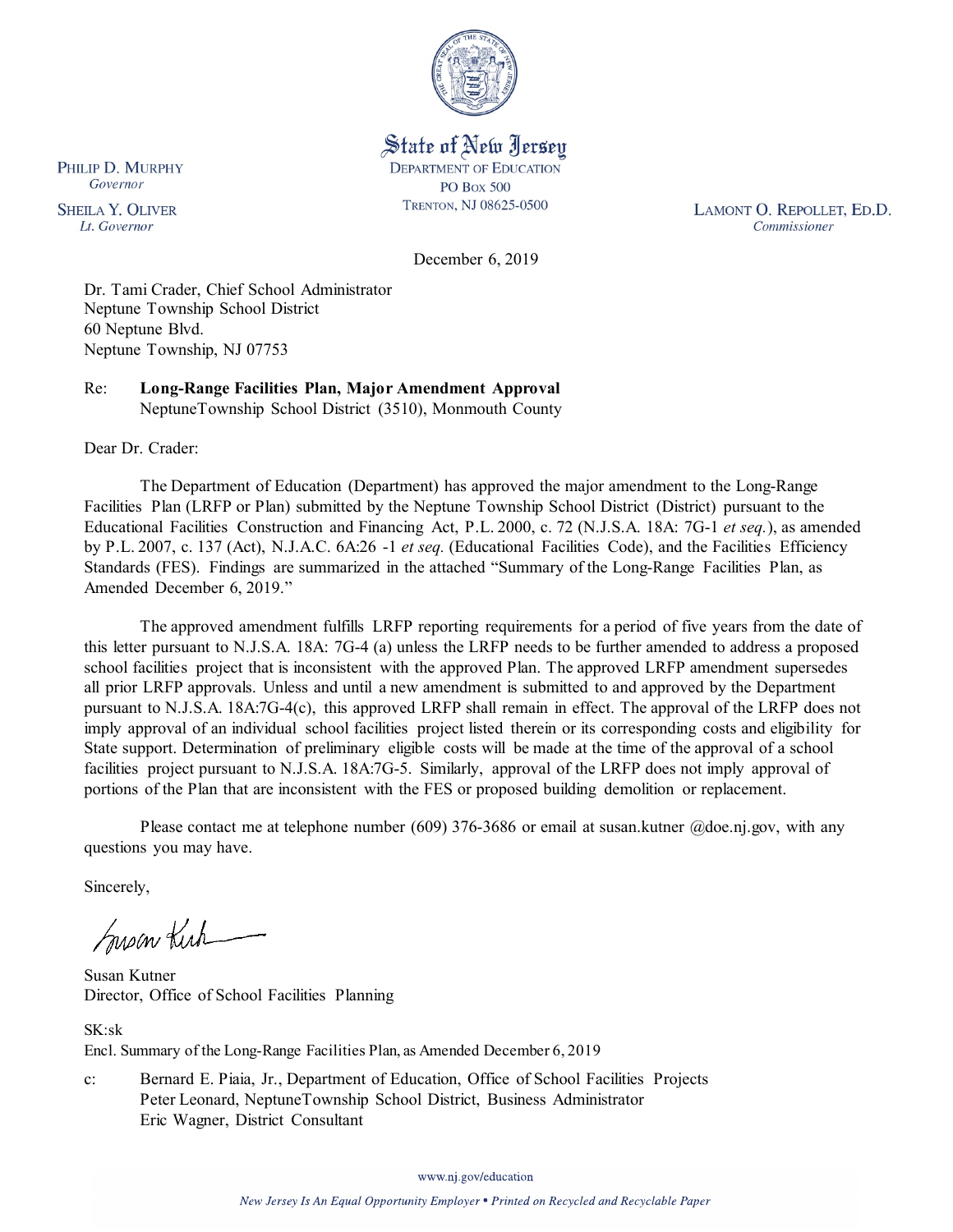# **NeptuneTownship School District (3510) Summary of the Long-Range Facilities Plan, as Amended December 6, 2019**

The Department of Education (Department) has completed its review of the major amendment to the Long-Range Facilities Plan (LRFP or Plan) submitted by the NeptuneTownship School District (District) pursuant to the Educational Facilities Construction and Financing Act, P.L. 2000, c. 72 (N.J.S.A. 18A: 7G-1 *et seq.*), as amended by P.L. 2007, c. 137 (Act), N.J.A.C. 6A:26-1 et seq. (Educational Facilities Code), and the Facilities Efficiency Standards (FES).

The following provides a summary of the District's approved amended LRFP. The summary is based on the standards set forth in the Act, the Educational Facilities Code, the FES, District-reported information in the Department's LRFP reporting system, and supporting documentation. The referenced reports in *italic* text are standard reports available on the Department's LRFP website.

## **1. Inventory Overview**

The District is classified as a SDA District for funding purposes. It provides services for students in grades PK-12.

The District identified existing and proposed schools, sites, buildings, rooms, and site amenities in its LRFP. Table 1 lists the number of existing and proposed district schools, sites, and buildings. Detailed information can be found in the *School Asset Inventory Report* and the *Site Asset Inventory Report.*

**As directed by the Department, school facilities projects that have received initial approval by the Department and have been approved by the voters, if applicable, are represented as "existing" in the LRFP.** Approved projects that include new construction and/or the reconfiguration/reassignment of existing program space are as follows: n/a.

|                                              | Existing | <b>Proposed</b> |
|----------------------------------------------|----------|-----------------|
| Number of Schools (assigned DOE school code) |          |                 |
| Number of School Buildings <sup>1</sup>      |          |                 |
| Number of Non-School Buildings <sup>2</sup>  |          |                 |
| Number of Vacant Buildings                   |          |                 |
| Number of Sites                              |          |                 |

## **Table 1: Number of Schools, School Buildings, and Sites**

*1Includes district-owned buildings and long-term leases serving students in district-operated programs 2Includes occupied district-owned buildings not associated with a school, such as administrative or utility buildings*

Based on the existing facilities inventory submitted by the District:

- Schools using leased buildings (short or long-term):  $n/a$
- Schools using temporary classroom units (TCUs), excluding TCUs supporting construction: n/a
- Vacant/unassigned school buildings: n/a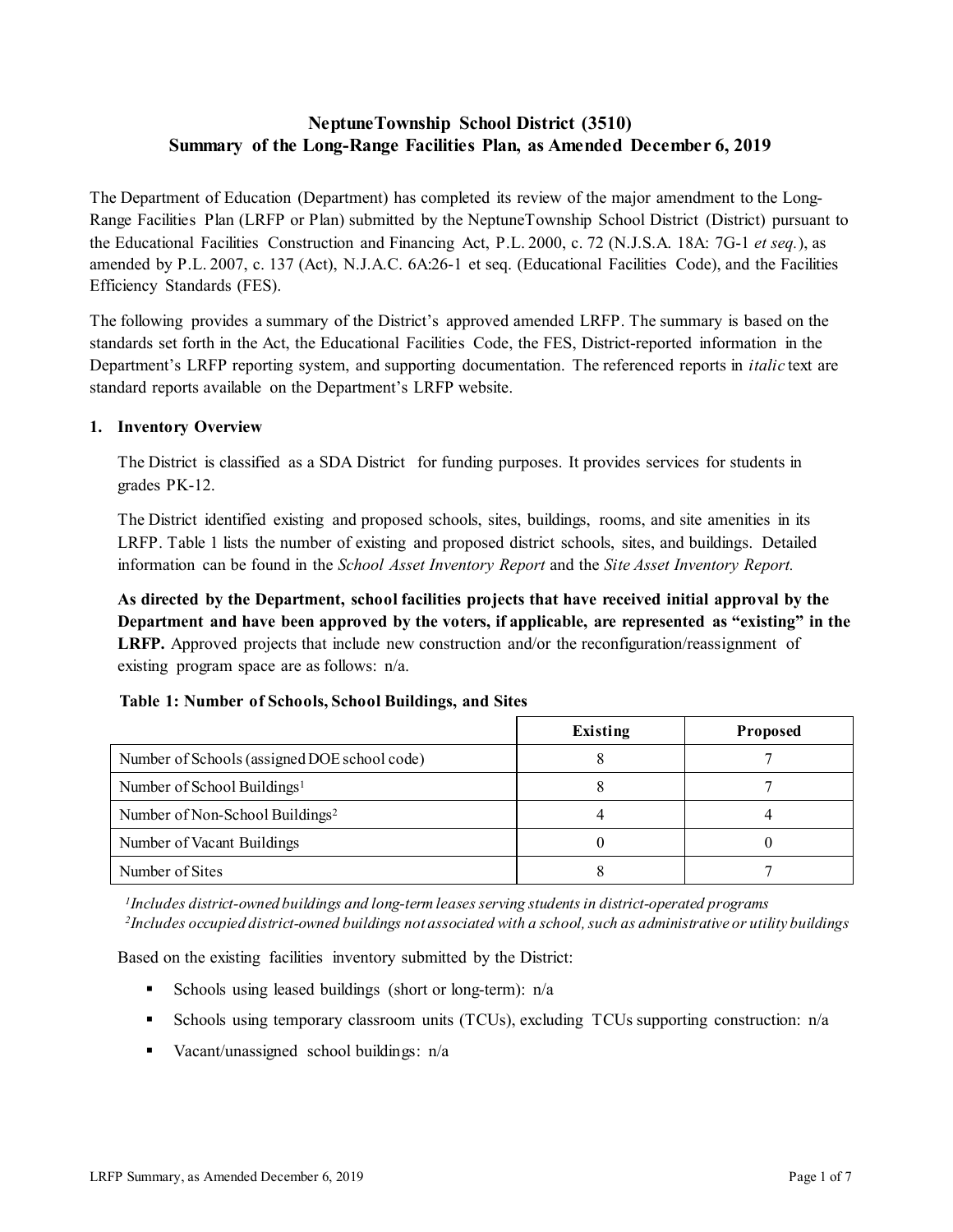**FINDINGS** The Department has determined that the proposed inventory is adequate for approval of the District's LRFP amendment. However, the LRFP determination does not imply approval of an individual school facilities project listed within the LRFP; the District must submit individual project applications for project approval.

## **2. District Enrollments**

The District determined the number of students, or "proposed enrollments," to be accommodated for LRFP planning purposes on a district-wide basis and in each school.

The Department minimally requires the submission of a standard cohort-survival projection using historic enrollment data from the Application for School State Aid (ASSA) or NJ Smart. The cohort-survival method projection method forecasts future students based upon the survival of the existing student population as it moves from grade to grade. A survival ratio of less than 1.00 indicates a loss of students, while a survival ratio of more than 1.00 indicates the class size is increasing. For example, if a survival ratio tracking first to second grade is computed to be 1.05, the grade size is increasing by 5% from one year to the next. The cohort-survival projection methodology works well for communities with stable demographic conditions. Atypical events impacting housing or enrollments, such as an economic downturn that halts new housing construction or the opening of a charter or private school, typically makes a cohort-survival projection less reliable.

#### **Proposed enrollments are based on a standard cohort-survival enrollment projection.**

Adequate supporting documentation was submitted to the Department to justify the proposed enrollments. Table 2 provides a comparison of existing and projected enrollments. All totals include special education students.

|                              | <b>Existing Enrollments</b> | <b>District Proposed Enrollments</b> |
|------------------------------|-----------------------------|--------------------------------------|
| <b>Grades</b>                | 2018-19                     | 2023-24                              |
| PK (excl. private providers) | 425                         | 419                                  |
| Grades K-5                   | 1,493                       | 1,351                                |
| Grades 6-8                   | 714                         | 582                                  |
| Grades 9-12                  | 1,215                       | 1,066                                |
| <b>Totals K-12</b>           | 3,847                       | 3,418                                |

## **Table 2: Enrollments**

**FINDINGS** The Department has determined the District's proposed enrollments to be acceptable for approval of the District's LRFP amendment. The Department will require a current enrollment projection at the time an application for a school facilities project is submitted incorporating the District's most recent enrollments in order to verify that the LRFP's planned capacity is appropriate for the updated enrollments.

## **3. District Practices Capacity**

Based on information provided in the room inventories, *District Practices Capacity* was calculated for each school building to determine whether adequate capacity is proposed for the projected enrollments based on district scheduling and class size practices. The capacity totals assume instructional buildings can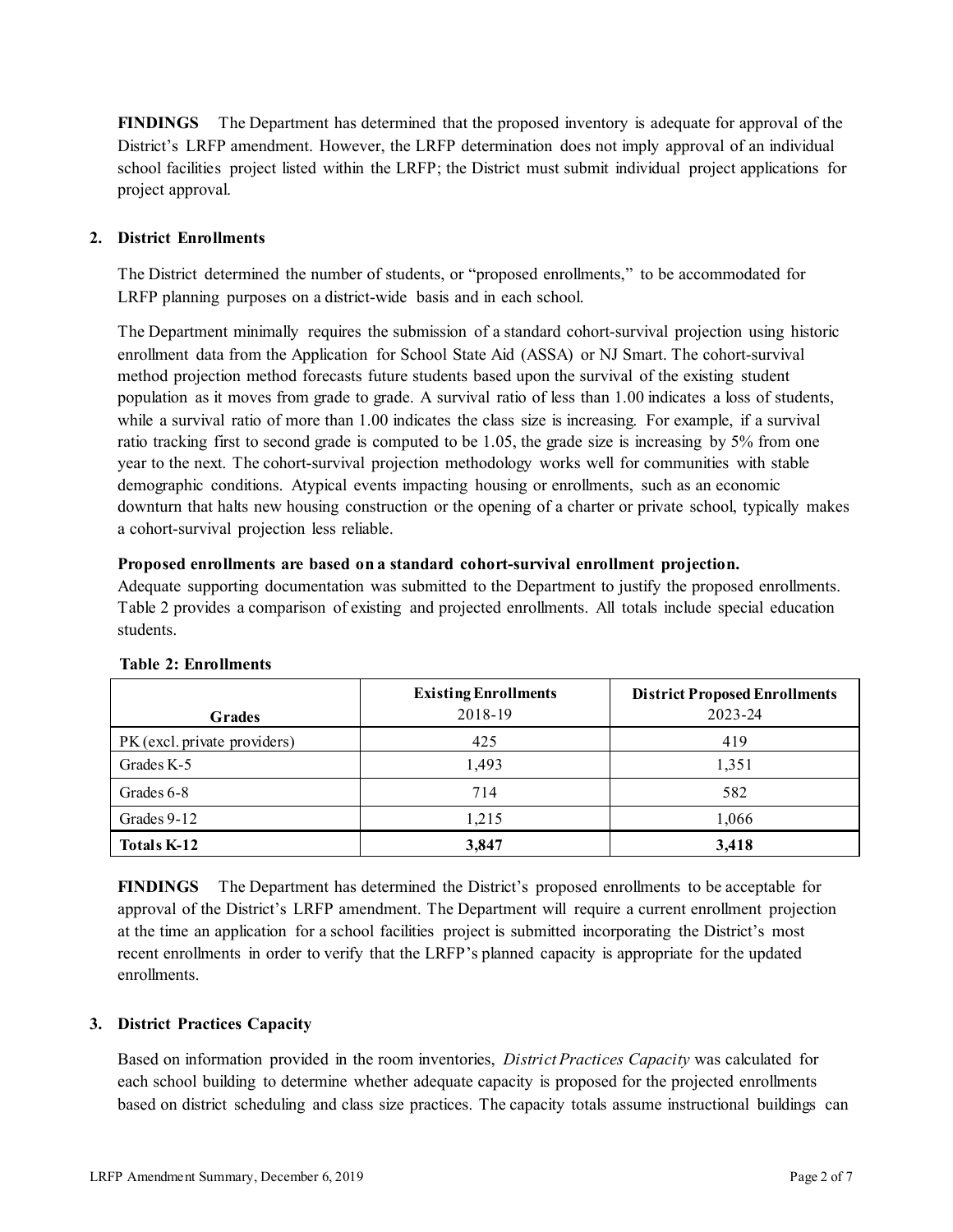be fully utilized regardless of school sending areas, transportation, and other operational issues. The calculations only consider district-owned buildings and long-term leases; short term leases and temporary buildings are excluded. A capacity utilization factor of 90% for classrooms serving grades K-8 and 85% for classrooms serving grades 9-12 is applied in accordance with the FES. No capacity utilization factor is applied to preschool classrooms.

In certain cases, districts may achieve adequate District Practices Capacity to accommodate enrollments but provide inadequate square feet per student in accordance with the FES, resulting in educational adequacy issues and "Unhoused Students." Unhoused students are considered in the "Functional Capacity" calculations used to determine potential State support for school facilities projects and are analyzed in Section 4.

Table 3 provides a summary of proposed enrollments and existing and proposed District-wide capacities. Detailed information can be found in the LRFP website reports titled *FES and District Practices Capacity Report, Existing Rooms Inventory Report, and Proposed Rooms Inventory Report.*

| <b>Grades</b>          | <b>Proposed</b><br><b>Enrollments</b> | Existing<br><b>District</b><br><b>Practices</b><br>Capacity | Existing<br>Deviation* | Proposed<br><b>District</b><br><b>Practices</b><br>Capacity | Proposed<br>Deviation* |
|------------------------|---------------------------------------|-------------------------------------------------------------|------------------------|-------------------------------------------------------------|------------------------|
| Elementary $(PK-5)$    | 1,770                                 | 2,861.70                                                    | 1,091.70               | 2,645.70                                                    | 875.70                 |
| Middle $(6-8)$         | 582                                   | 1,137.60                                                    | 555.60                 | 1,137.60                                                    | 555.60                 |
| High $(9-12)$          | 1,066                                 | 1,696.60                                                    | 630.60                 | 1,696.60                                                    | 630.60                 |
| <b>District Totals</b> | 3,418                                 | 5,695.90                                                    | 2,277.90               | 5,479.90                                                    | 2,061.90               |

**Table 3: District Practices Capacity Analysis**

*\* Positive numbers signify surplus capacity; negative numbers signify inadequate capacity. Negative values for District Practices capacity are acceptable for approvalif proposed enrollments do not exceed 100% capacity utilization.*

Considerations:

- Based on the proposed enrollments and existing room inventories, the District is projected to have inadequate capacity for the following grade groups, assuming all school buildings can be fully utilized: n/a
- Adequate justification has been provided by the District if the proposed capacity for a school significantly deviates from the proposed enrollments. Generally, surplus capacity is acceptable for LRFP approval if additional capacity is not proposed through new construction.

**FINDINGS**The Department has determined that proposed District capacity, in accordance with the proposed enrollments, is adequate for approval of the District's LRFP amendment. The Department will require a current enrollment projection at the time an application for a school facilities project is submitted, incorporating the District's most recent Fall Enrollment Report, in order to verify that the LRFP's planned capacity meets the District's updated enrollments.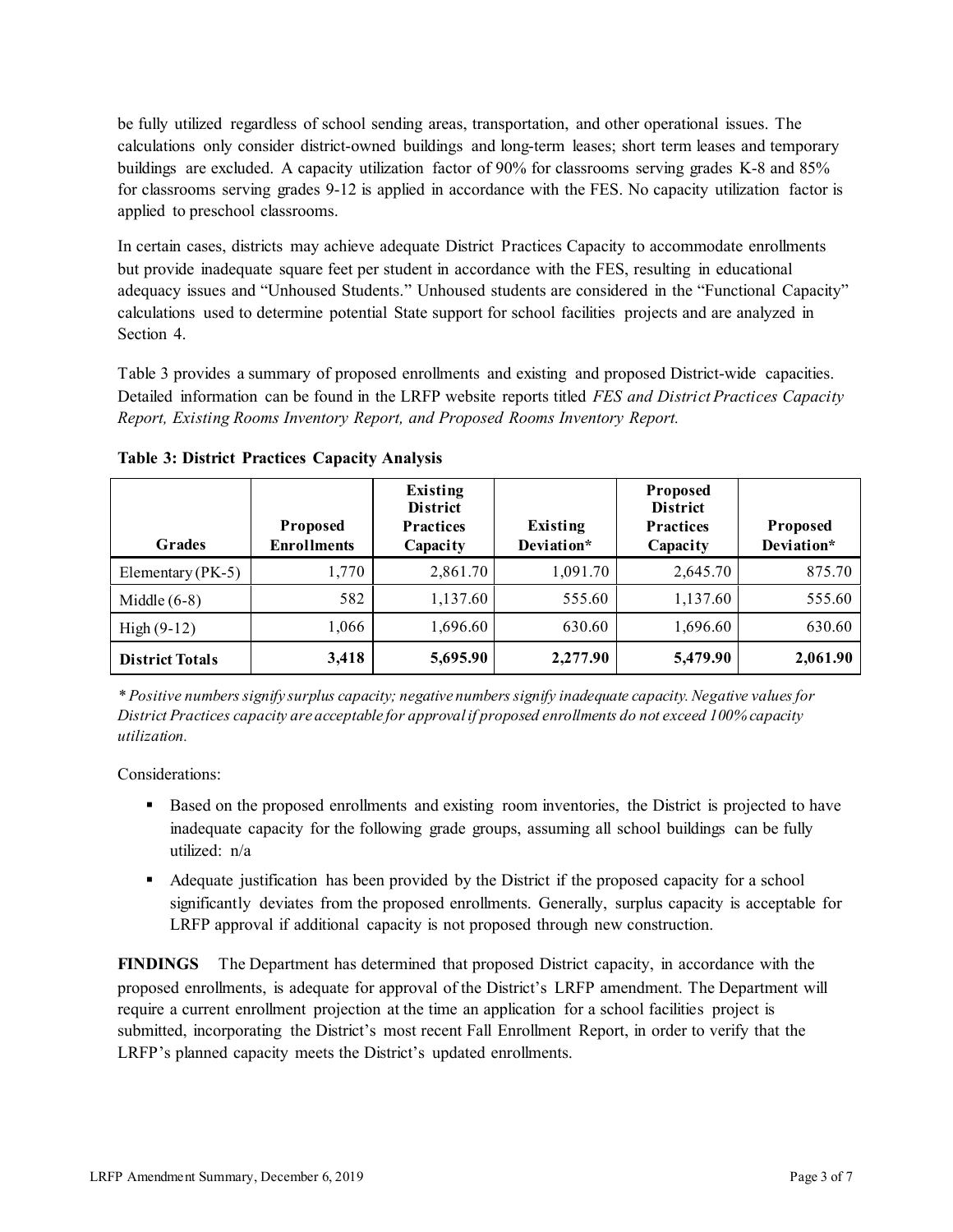## **4. New Construction Funding Eligibility**

*Functional Capacity* was calculated and compared to the proposed enrollments to provide a preliminary estimate of Unhoused Students and new construction funding eligibility.

*Functional Capacity* is the adjusted gross square footage of a school building *(total gross square feet minus excluded space)* divided by the minimum area allowance per full-time equivalent student for the grade level contained therein. *Unhoused Students* is the number of students projected to be enrolled in the District that exceeds the Functional Capacity of the District's schools pursuant to N.J.A.C. 6A:26-2.2(c). *Excluded Square Feet* includes (1) square footage exceeding the FES for any pre-kindergarten, kindergarten, general education, or self-contained special education classroom; (2) grossing factor square footage *(corridors, stairs, mechanical rooms, etc.)* that exceeds the FES allowance, and (3) square feet proposed to be demolished or discontinued from use. Excluded square feet may be revised during the review process for individual school facilities projects.

Table 4 provides a preliminary assessment of the Functional Capacity, Unhoused Students, and Estimated Maximum Approved Area for Unhoused Students for each FES grade group. The calculations exclude temporary facilities and short-term leased buildings. School buildings proposed for whole or partial demolition or reassignment to a non-school use are excluded from the calculations pending project application review. If a building is proposed to be reassigned to a different school, the square footage is applied to the proposed grades after reassignment. Buildings that are not assigned to a school are excluded from the calculations. In addition, only preschool students eligible for state funding (former ECPA students) are included. Detailed information concerning the calculations can be found in the *Functional Capacity and Unhoused Students Report* and the *Excluded Square Footage Report.*

|                                                | <b>PK/K-5</b> | $6 - 8$  | $9-12$   | <b>Total</b> |
|------------------------------------------------|---------------|----------|----------|--------------|
| PK Eligible Students/K-12 Proposed Enrollments | 1,770         | 582      | 1,066    |              |
| FES Area Allowance (SF/student)                | 125.00        | 134.00   | 151.00   |              |
| Prior to Completion of Proposed Work:          |               |          |          |              |
| <b>Existing Gross Square Feet</b>              | 392,117       | 158,098  | 292,703  | 842,918      |
| Adjusted Gross Square Feet                     | 370,978       | 149,702  | 290,722  | 811,403      |
| <b>Adjusted Functional Capacity</b>            | 2,967.85      | 1,117.18 | 1,925.31 |              |
| Unhoused Students                              | 0.00          | 0.00     | 0.00     |              |
| Est. Max. Area for Unhoused Students           | 0.00          | 0.00     | 0.00     |              |
| <b>After Completion of Proposed Work:</b>      |               |          |          |              |
| Gross Square Feet                              | 392,117       | 158,098  | 292,703  | 842,918      |
| New Gross Square Feet                          | $\theta$      | 0        | $\theta$ | $\theta$     |
| Adjusted Gross Square Feet                     | 370,978       | 149,702  | 290,722  | 811,143      |
| <b>Functional Capacity</b>                     | 2,967.85      | 1,117.18 | 1,925.31 |              |
| Unhoused Students after Construction           | 0.00          | 0.00     | 0.00     |              |
| Est. Max. Area Remaining                       | 0.00          | 0.00     | 0.00     |              |

**Table 4: Estimated Maximum Approved Area for Unhoused Students**

Facilities used for non-instructional or non-educational purposes are ineligible for State support under the Act. However, projects for such facilities shall be reviewed by the Department to determine whether they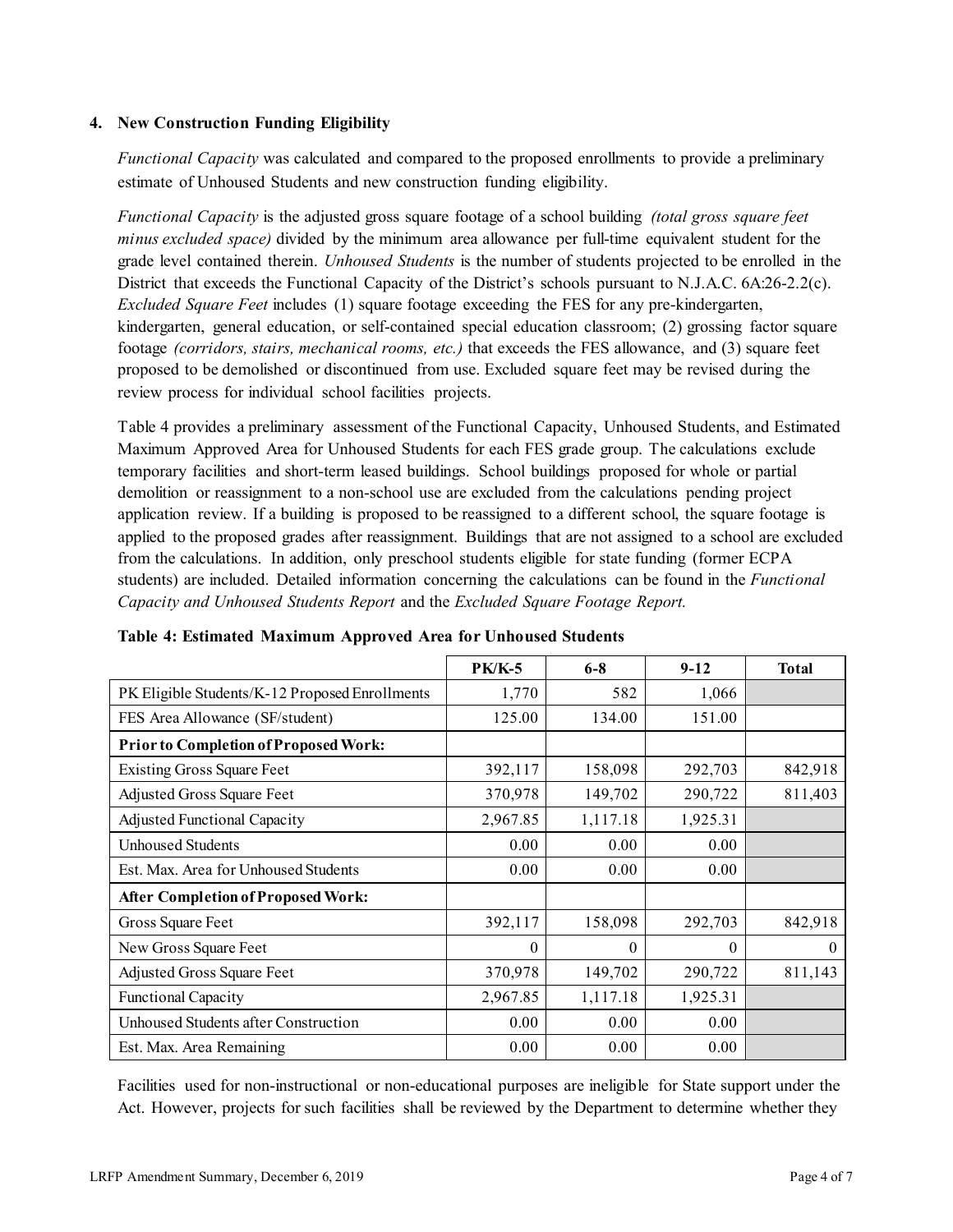are consistent with the District's LRFP and whether the facility, if it is to house students (full or part time) conforms to educational adequacy requirements. These projects shall conform to all applicable statutes and regulations.

Estimated costs represented in the LRFP by the District are for capital planning purposes only. The estimates are not intended to represent preliminary eligible costs or final eligible costs of approved school facilities projects.

Considerations:

- The District does not have approved projects pending completion, as noted in Section 1, that impact the Functional Capacity calculations.
- The Functional Capacity calculations *exclude* square feet proposed for demolition or discontinuation for the following FES grade groups and school buildings pending a feasibility study and project review: PK/K-5.
- Based on the preliminary assessment, the District has Unhoused Students prior to the completion of proposed work for the following FES grade groups: n/a.
- New construction is proposed for the following FES grade groups:  $n/a$ .
- Proposed new construction exceeds the estimated maximum area allowance for Unhoused Students prior to the completion of the proposed work for the following grade groups: n/a.
- The District, based on the preliminary LRFP assessment, will not have Unhoused Students after completion of the proposed LRFP work. If the District is projected to have Unhoused Students, adequate justification has been provided to confirm educational adequacy in accordance with Section 6 of this determination.

**FINDINGS** Functional Capacity and Unhoused Students calculated in the LRFP are preliminary estimates. Preliminary Eligible Costs (PEC) and Final Eligible Costs (FEC) will be included in the review process for specific school facilities projects. A feasibility study undertaken by the District is required if building demolition or replacement is proposed per N.J.A.C. 6A:26-2.3(b)(10).

## **5. Proposed Work**

The District assessed program space, capacity, and physical plant deficiencies to determine corrective actions. Capital maintenance, or *"system actions,"* address physical plant deficiencies due to operational, building code, and /or life cycle issues. Inventory changes, or *"inventory actions,*" add, alter, or eliminate sites, site amenities, buildings, and/or rooms.

The Act (N.J.S.A. 18A:7G-7b) provides that all school facilities shall be deemed suitable for rehabilitation unless a pre-construction evaluation undertaken by the District demonstrates to the satisfaction of the Commissioner that the structure might pose a risk to the safety of the occupants even after rehabilitation or that rehabilitation is not cost-effective. Pursuant to N.J.A.C. 6A:26-2.3(b)(10), the Commissioner may identify school facilities for which new construction is proposed in lieu of rehabilitation for which it appears from the information presented that new construction is justified, provided, however, that for such school facilities so identified, the District must submit a feasibility study as part of the application for the specific school facilities project. The cost of each proposed building replacement is compared to the cost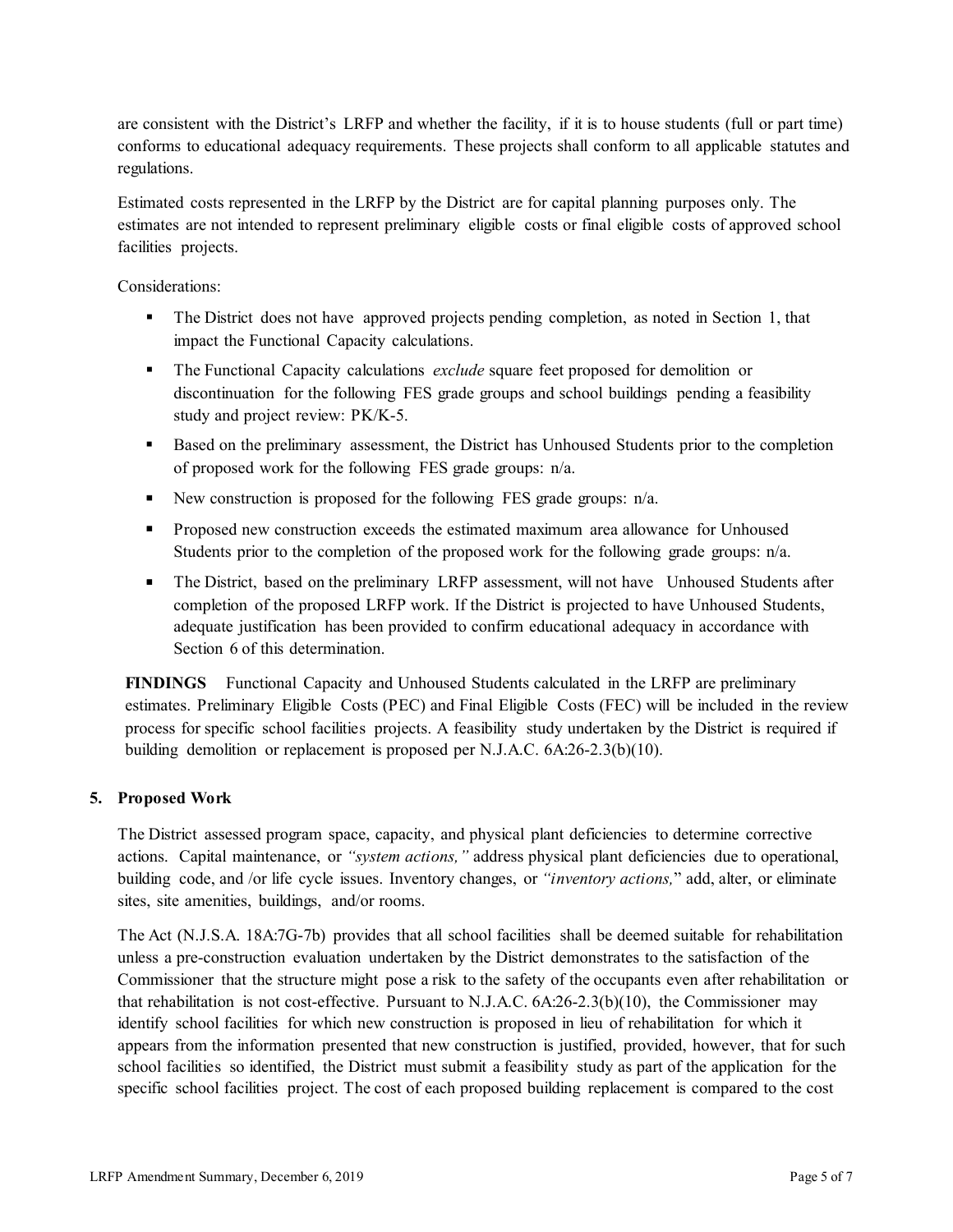of additions or rehabilitation required to eliminate health and safety deficiencies and to achieve the District's programmatic model.

Table 5 lists the scope of work proposed for each school based on the building(s) serving their student population. Proposed inventory changes are described in the LRFP website reports titled *"School Asset Inventory Report and "Proposed Room Inventory Report."* Information concerning proposed systems work, or capital maintenance can be found in the "LRFP Systems Actions Summary Report" .

With the completion of the proposed work, the following schools are proposed to be eliminated: Early Childhood Center (059); the following schools are proposed to be added: n/a.

| <b>Proposed Scope of Work</b>                                                                  | <b>Applicable Schools</b>                                                                                                                                                         |
|------------------------------------------------------------------------------------------------|-----------------------------------------------------------------------------------------------------------------------------------------------------------------------------------|
| Renovation only (no new construction)                                                          |                                                                                                                                                                                   |
| System actions only (no inventory actions)                                                     | Gables ES $(061)$ ; Green Grove ES $(063)$ ;<br>Midtown Community ES (080); Neptune HS<br>$(050)$ ; Neptune MS $(055)$ ; Shark River Hills<br>ES $(090)$ ; Summerfield ES $(100)$ |
| Existing inventory actions only (no systems actions)                                           | n/a                                                                                                                                                                               |
| Systems and inventory changes                                                                  | n/a                                                                                                                                                                               |
| <b>New construction</b>                                                                        |                                                                                                                                                                                   |
| Building addition only (no systems or existing inventory actions)                              | n/a                                                                                                                                                                               |
| Renovation and building addition (system, existing inventory,<br>and new construction actions) | n/a                                                                                                                                                                               |
| New building on existing site                                                                  | n/a                                                                                                                                                                               |
| New building on new or expanded site                                                           | n/a                                                                                                                                                                               |
| Site and building disposal (in addition to above scopes)                                       |                                                                                                                                                                                   |
| Partial building demolition                                                                    | n/a                                                                                                                                                                               |
| Whole building demolition                                                                      | n/a                                                                                                                                                                               |
| Site and building disposal or discontinuation of use                                           | n/a                                                                                                                                                                               |

#### **Table 5. School Building Scope of Work**

**FINDINGS** The Department has determined that the proposed work is adequate for approval of the District's LRFP amendment. However, Department approval of proposed work in the LRFP does not imply the District may proceed with a school facilities project. The District must submit individual project applications with cost estimates for Department project approval. Both school facilities project approval and other capital project review require consistency with the District's approved LRFP.

## **6. Proposed Room Inventories and the Facilities Efficiency Standards**

The District's proposed school buildings were evaluated to assess general educational adequacy in terms of compliance with the FES area allowance pursuant to N.J.A.C. 6A:26-2.2 and 2.3.

District schools proposed to provide less square feet per student than the FES after the completion of proposed work as indicated in Table 5 are as follows: n/a

**FINDINGS** The Department has determined that the District's proposed room inventories are adequate for LRFP approval. If school(s) are proposed to provide less square feet per student than the FES area